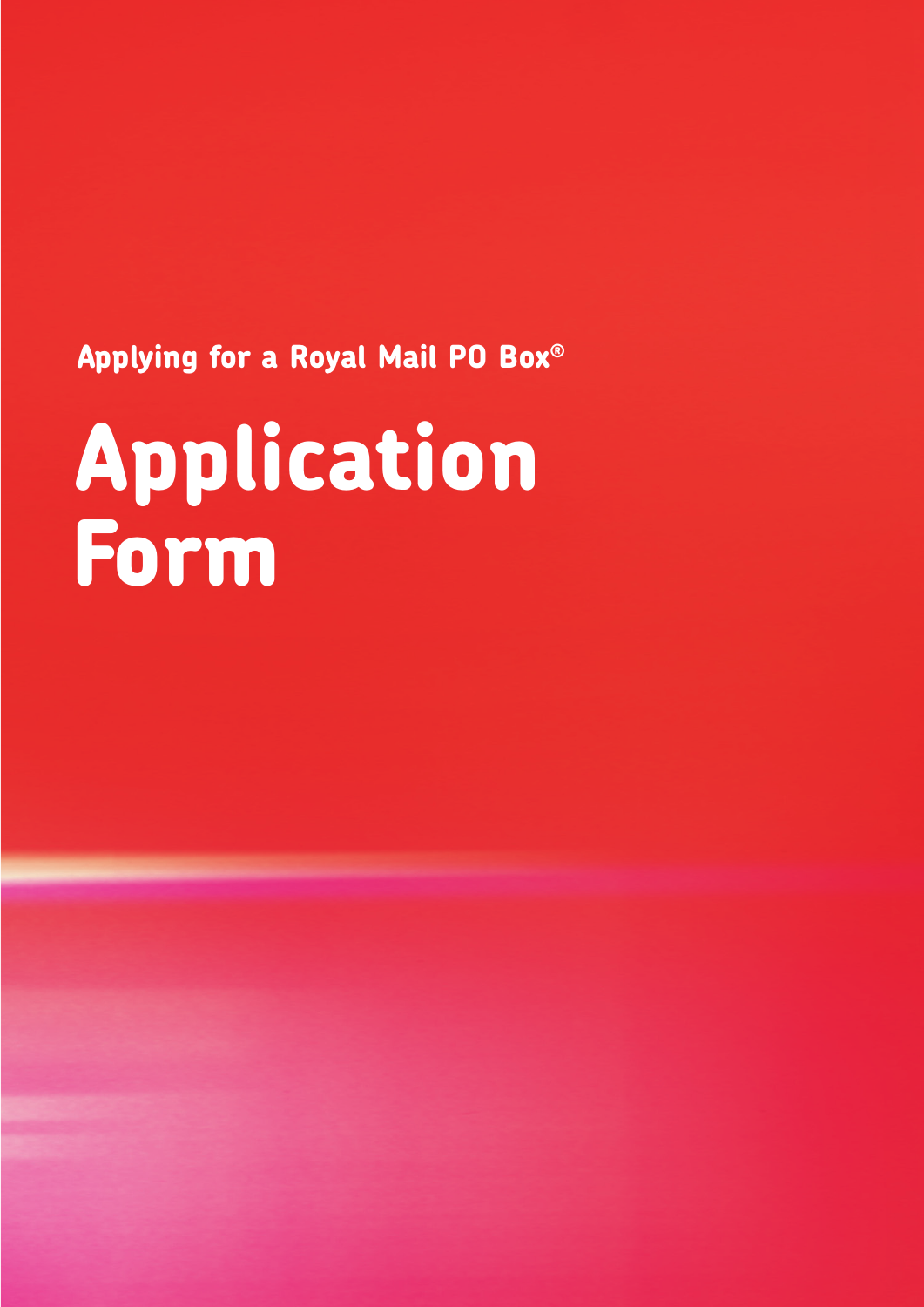# **Application for a PO Box®**

**Please ensure that you fill in all the relevant information and include proof of address documentation that is less than 3 months old.**

Please complete in block capitals

## **1. The PO Box® Holder**

Full applicant name including Title (individual or company applying):

Full applicant name including Title (if applying on behalf of company):

Position:

Telephone number:

Box name (optional e.g. J Brown, promotion x):

Reason for PO Box® request:

Email:

Address:

Postcode

Invoice name and address (if different from above; please note we will not send invoices to the PO Box®):

Postcode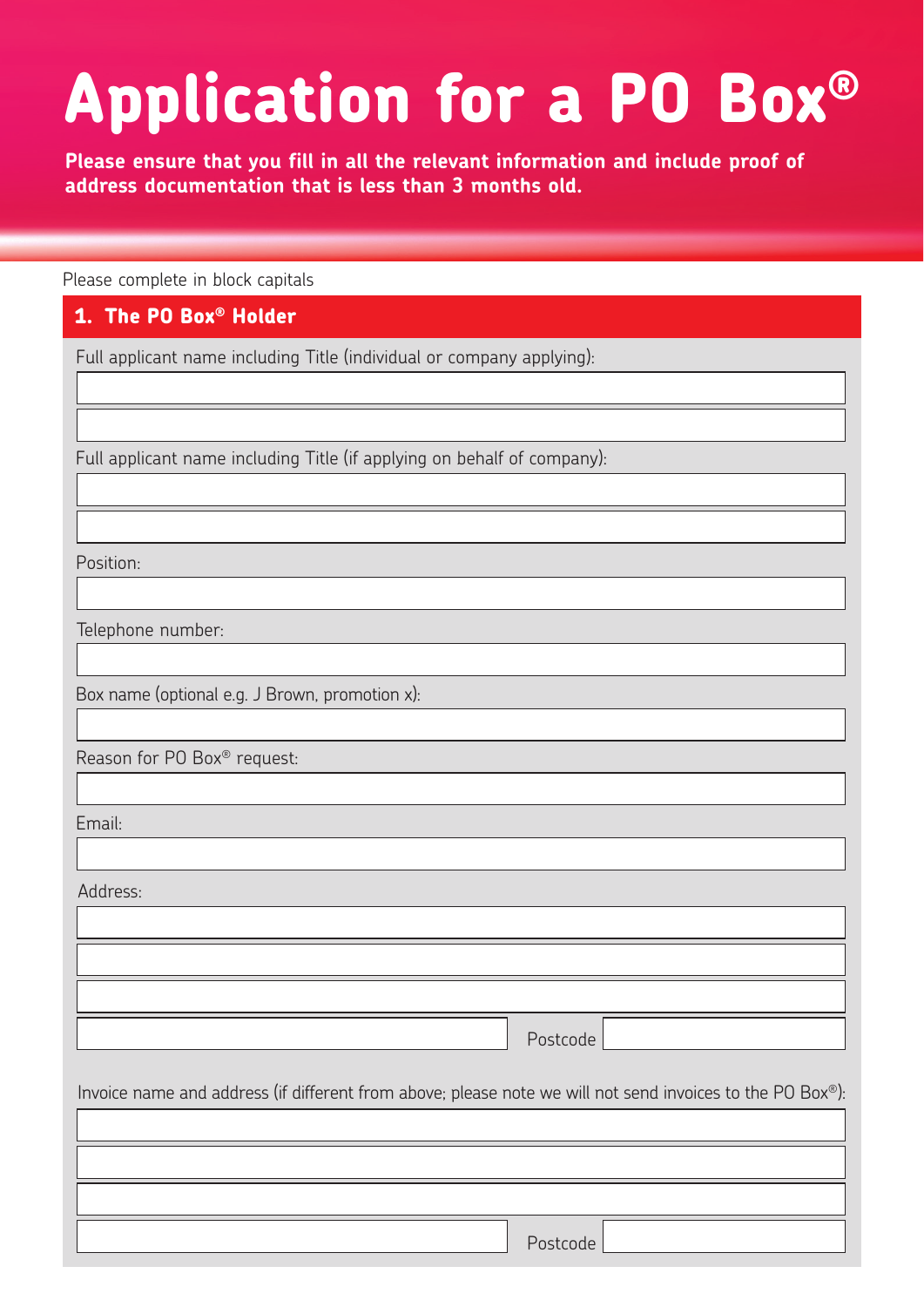### **2. Choose your PO Box® service**

You will need to allow up to 10 working days for the PO box® to be set up.

#### **Start Date**



Your choices are :-

#### **A. PO Box® Collect**

(Collect your PO Box® mail from your local Delivery Office at your convenience)

1 month £36.00\* (minimum 3 months payment required up front)

1  $\,$  month  $\,$  £38.10 $^{\circ}$  (minimum 3 months payment required up front )

6 months £174.00

12 months £300.00

#### **B. PO Box® Delivery**

(Have your PO Box® mail delivered to your application address)



6 months £209.10

12 months £378.00

Delivery Days

Mon-Fri | Mon-Sat

#### **C. PO Box Transfer of Street Address Mail**

(Collect the Box holder's normal address mail along with your PO Box® mail from your local delivery office.)

1 month £43.50\* (minimum 3 months payment required up front)

6 months £240.00

12 months £426.00

All prices shown are inclusive of VAT at the current rate. If you want more information about these PO Box® options, please contact us on **03457 950 950**.

\*Direct Debit only

#### **3. Payment Details**

**Please note that all prices are inclusive of VAT. You must ensure that your payment contains the full amount due inclusive of VAT. Failure to do so may result in a delay to the set up of your PO Box® service.** 

| PO Box <sup>®</sup> rental |  |  |
|----------------------------|--|--|
|----------------------------|--|--|

How would you like to pay? (Be sure to include payment when sending in form.)

Direct Debit (mandate form available with application pack)

Cheque (payable to Royal Mail)

Postal order (payable to Royal Mail)

Please see enclosed sheet "Terms and Conditions for the Royal Mail PO Box® service" for details.

#### **application form continued overleaf >**